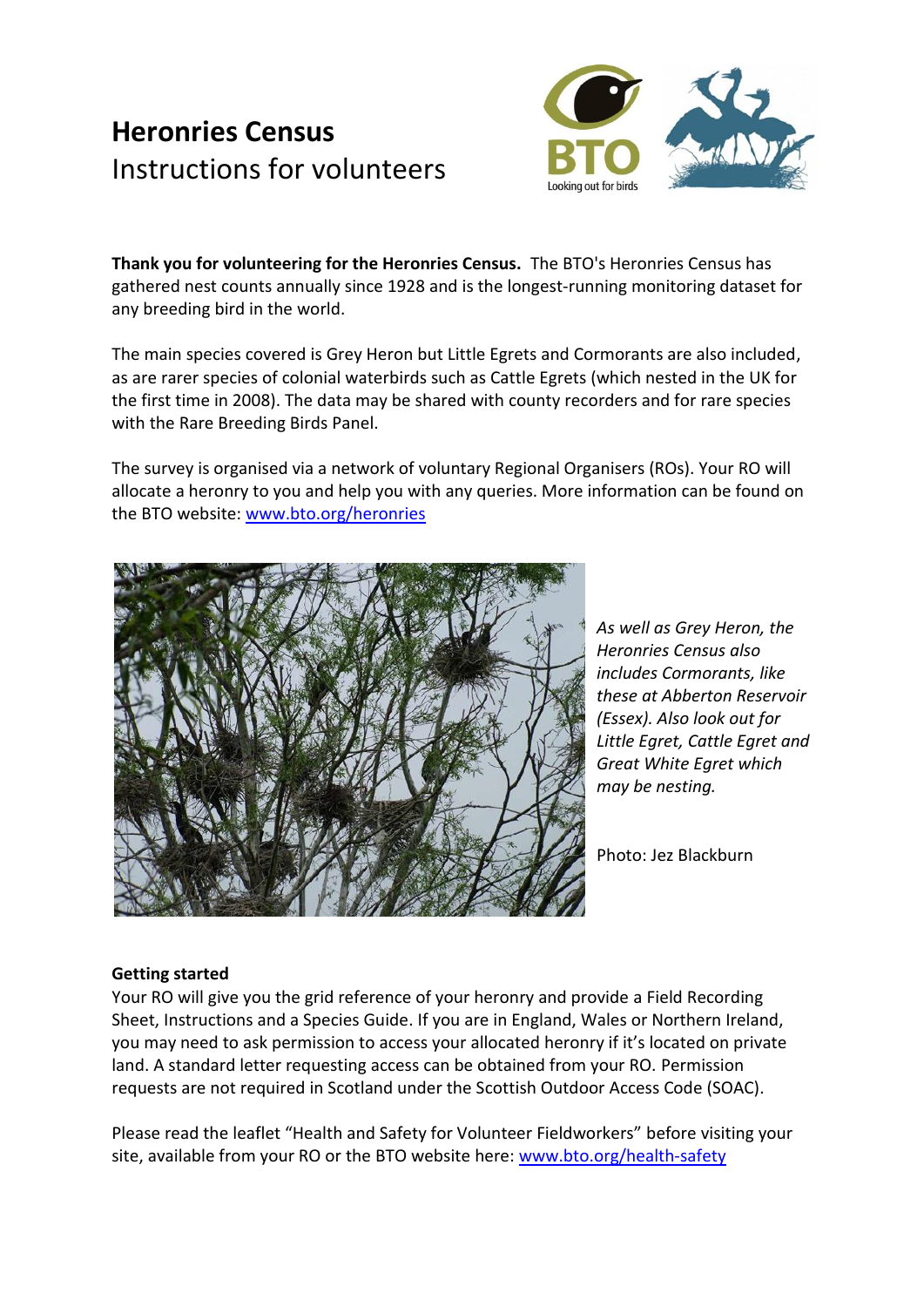## **When to visit**

It is a good idea to do 2–3 visits if possible, to repeat the count and get the best, most accurate estimate for the year. Visits should ideally be made between March and May. Nests should be counted in the second half of April, with this count being supplemented (if possible) by an earlier and a later visit.

You can visit a heronry at any time of day, although the birds may be more active in the morning. If you have to disturb the adults to get a clear view of the nests, try not to linger longer than you need to. It's a good idea to leave via an obvious route if possible so the waiting adults will see you go.



*An early visit in late February or early March when there are few leaves on the deciduous tree makes it easier to see the nests*

Photo: Heather Wilde

| February - March | Early visit recommended for historical sites and heronries in deciduous |
|------------------|-------------------------------------------------------------------------|
|                  | woods (i.e. before leaf growth).                                        |
| Mid - late April | Recommended visit time to count Grey Heron nests.                       |
| May - Early June | Recommended visit time to count Little Egret nests. Late visit for Grey |
|                  | Herons if required.                                                     |
| July             | Enter any outstanding visit data into online system AND enter best      |
|                  | estimates for the year (or send data to RO).                            |

# **Locating a heronry**

Your RO will allocate a known heronry to you and provide you with a grid reference to help you locate it. Many heronries hold a dozen or more nesting pairs, even a hundred or more, and occupy traditional, well-known sites that have been active for many decades. However, heronries may shift, so if it appears empty at first, it's important to search the area nearby.

Smaller and shorter-lived heronries must also be included in the counts to ensure that the data represent the whole population. Even single nests of any of the normally colonial heron or egret species are relevant to the Heronries Census, even if only occupied for one season.

New heronries should be reported to the RO in the first instance or directly to the BTO – [herons@bto.org.](mailto:herons@bto.org)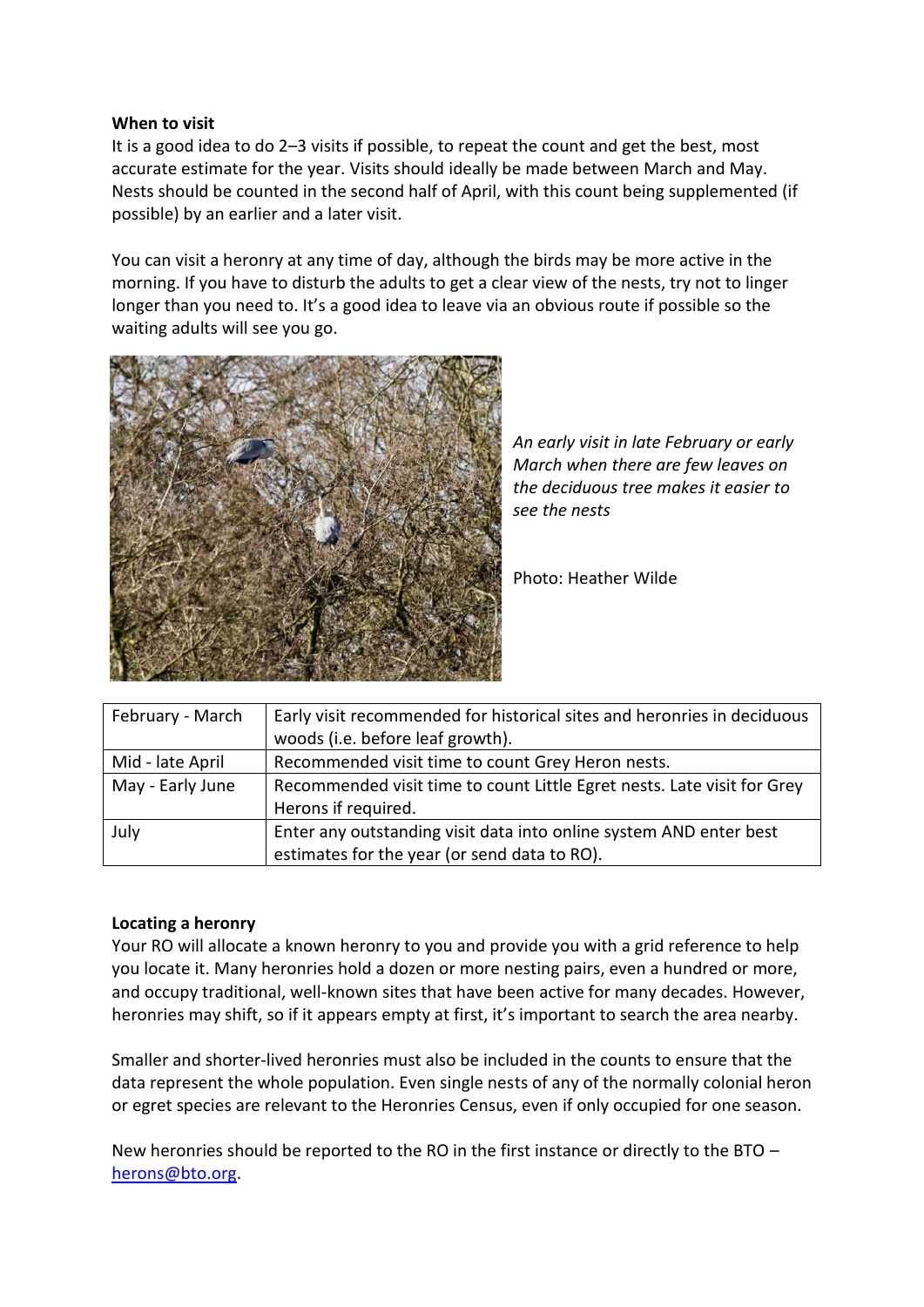## **Habitat Recording**

Habitat should be recorded to two levels (see Field Recording Sheet for details). The habitat details should relate to the habitat that the nests are in, e.g. if the nests are in conifer trees on a heath, the habitat should be recorded as A2, coniferous woodland, even if it's only a few trees. If in doubt describe habitat in words only.

Herons typically nest in the top of tall broadleaf trees, although they will also nest in conifer trees. They will sometimes nest in low trees or shrubs on lakes or coastal islets. Locally they nest in reeds or heather and even on cliff edges or shoreline rock. In exceptional circumstances they may nest on buildings or shingle. See the Species Guide for more information about other species.

## **Counting Nests**

The simple aim of the Heronries Census is to collect counts of 'apparently occupied nests' (AONs) of herons, egrets, cormorants and other colonial waterbirds. 'Apparently occupied' simply means that there is some evidence of an active nest.

If you're lucky, you might be able to see into the nest and count the eggs or chicks. If this is not possible, droppings, hatched eggshell, pellets or even dead chicks on the ground below can also show occupancy. More information about signs of occupancy for each species can be found in the Species Guide. Be careful not to count nests from previous years with no signs of recent occupancy.

You will need to find a good vantage point to view the colony and count the nests. Depending on the nature of the colony, this may involve standing at a distance and viewing with binoculars or looking up from below. Two numbers should be recorded at each visit...

- 1. Count this is the number of nests that are apparently occupied, e.g. adults or young seen on/at the nest, droppings or fresh eggshells
- 2. Estimate The total number of pairs of each species you *estimate* are nesting in the colony on each visit. This estimate may be greater than the 'count', for example if you can only access part of the colony, some nests are not clearly visible or if additional nests were occupied on an earlier visit.



*Later in the season it may be possible to just see the heads of young birds in the nest.*

Photo: John Bowers